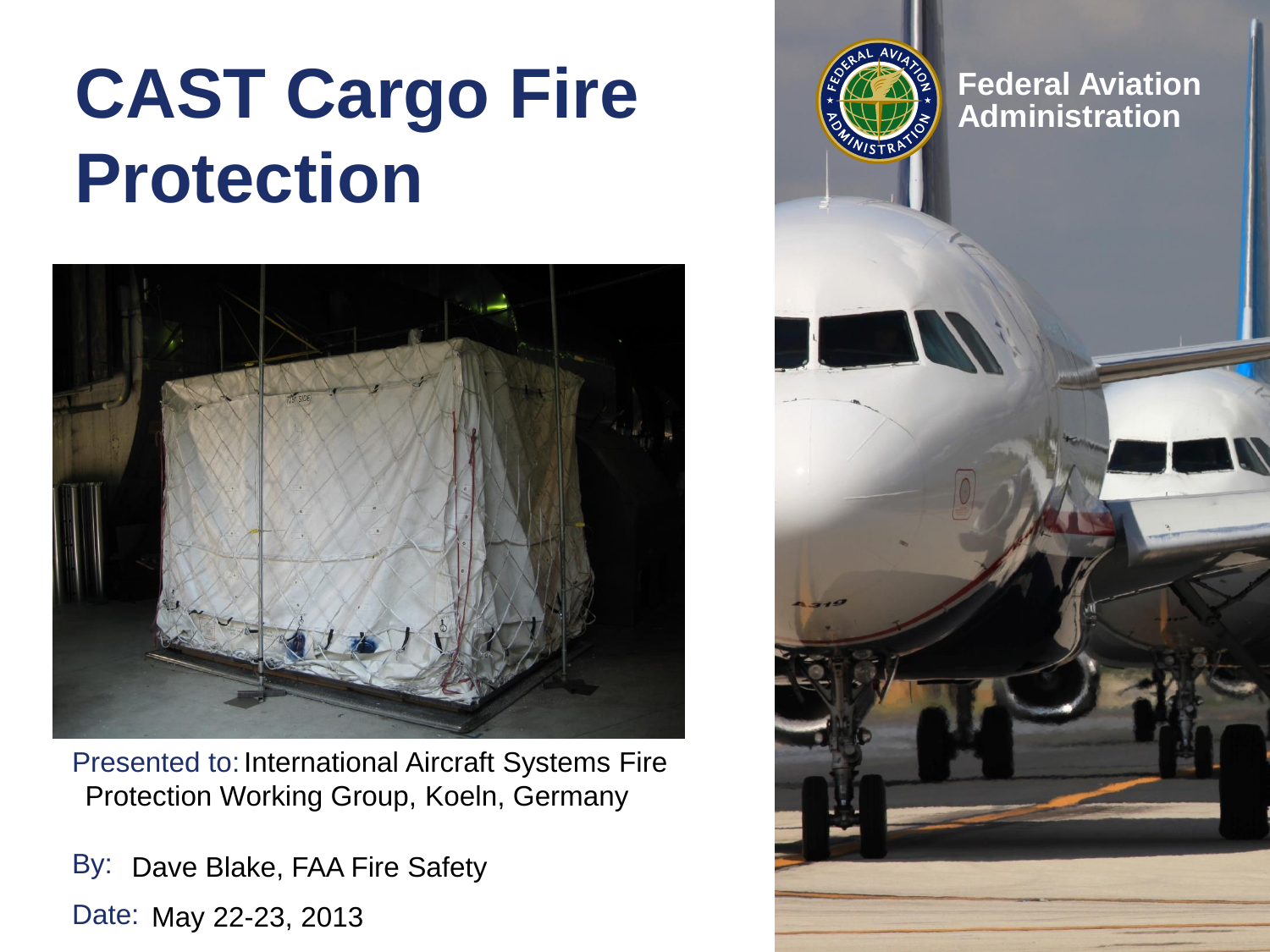# **Commercial Aviation Safety Team (CAST)**

#### The Commercial Aviation<br>Safety Team



| <b>* About Us</b> | "News & Information                                                                                                                                                                                                                                          | <b>Global Strategy</b> | <b>Safety Resources</b>         |  |
|-------------------|--------------------------------------------------------------------------------------------------------------------------------------------------------------------------------------------------------------------------------------------------------------|------------------------|---------------------------------|--|
|                   |                                                                                                                                                                                                                                                              |                        | Home   Contact Us  <br>Site Map |  |
| <b>Members</b>    |                                                                                                                                                                                                                                                              |                        |                                 |  |
|                   | CAST is a cooperative government-industry initiative. CAST is co-chaired by Kenneth Hylander, Senior Vice<br>President - Corporate Safety, Security and Compliance, Delta Air Lines and Peggy Gilligan, Associate<br>Administrator for Aviation Safety, FAA, |                        |                                 |  |
| Members include:  |                                                                                                                                                                                                                                                              |                        |                                 |  |
| Government        |                                                                                                                                                                                                                                                              |                        |                                 |  |
|                   | European Aviation Safety Authority (EASA)                                                                                                                                                                                                                    |                        | www.easa.eu.int/home            |  |
|                   | Federal Aviation Administration (FAA)                                                                                                                                                                                                                        | www.faa.gov            |                                 |  |
|                   | National Aeronautics and Space Administration (NASA)                                                                                                                                                                                                         |                        | www.nasa.gov                    |  |
|                   | Transport Canada Civil Aviation (TCCA)                                                                                                                                                                                                                       | www.tc.gc.ca           |                                 |  |
|                   | U.S. Department of Defense (DoD)                                                                                                                                                                                                                             |                        | www.defenselink.mil             |  |
| <b>Employee</b>   |                                                                                                                                                                                                                                                              |                        |                                 |  |
|                   | Air Line Pilots Association (ALPA)                                                                                                                                                                                                                           |                        | www.alpa.org                    |  |
|                   | Allied Pilots Association (APA)                                                                                                                                                                                                                              |                        | www.alliedpilots.org            |  |
|                   | National Air Traffic Controllers Association (NATCA)                                                                                                                                                                                                         |                        | www.natca.org                   |  |
| Industry          |                                                                                                                                                                                                                                                              |                        |                                 |  |
|                   | Aerospace Industries Association of America Inc. (AIA)                                                                                                                                                                                                       | www.aia-               | aerospace.org                   |  |
| Airbus            |                                                                                                                                                                                                                                                              |                        | www.airbus.com                  |  |
|                   | Airports Council International (ACI-NA)                                                                                                                                                                                                                      |                        | www.aci-na.org                  |  |
|                   | Airlines for America (A4A)                                                                                                                                                                                                                                   |                        | www.airlines.org                |  |
|                   | The Boeing Company                                                                                                                                                                                                                                           |                        | www.boeing.com                  |  |
|                   | Flight Safety Foundation                                                                                                                                                                                                                                     |                        | www.flightsafety.org            |  |
|                   | GE Aviation (representing all engine manufacturers)                                                                                                                                                                                                          |                        | www.geae.com                    |  |
|                   | National Air Carrier Association (NACA)                                                                                                                                                                                                                      | www.naca.cc            |                                 |  |
|                   | Regional Airline Association (RAA)                                                                                                                                                                                                                           | www.raa.org            |                                 |  |

#### Observers

| Air Transport Association of Canada (ATAC)                                                                | www.atac.ca         |
|-----------------------------------------------------------------------------------------------------------|---------------------|
| Association of Asia Pacific Airlines (AAPA)                                                               | www.aapairlines.org |
| Association of Professional Flight Attendants (APFA)<br>(representing all flight attendant organizations) | www.apfa.org        |
| Civil Aviation Safety Authority of Australia (CASA)                                                       | www.casa.gov.au     |
| International Air Transport Association (IATA)                                                            | www.iata.org        |
| International Civil Aviation Organization (ICAO)                                                          | www.icao.int        |
| International Federation of Air Line Pilots' Associations<br>(IFALPA)                                     | www.ifalpa.org      |
| National Transportation Safety Board (NTSB)                                                               | www.ntsb.org        |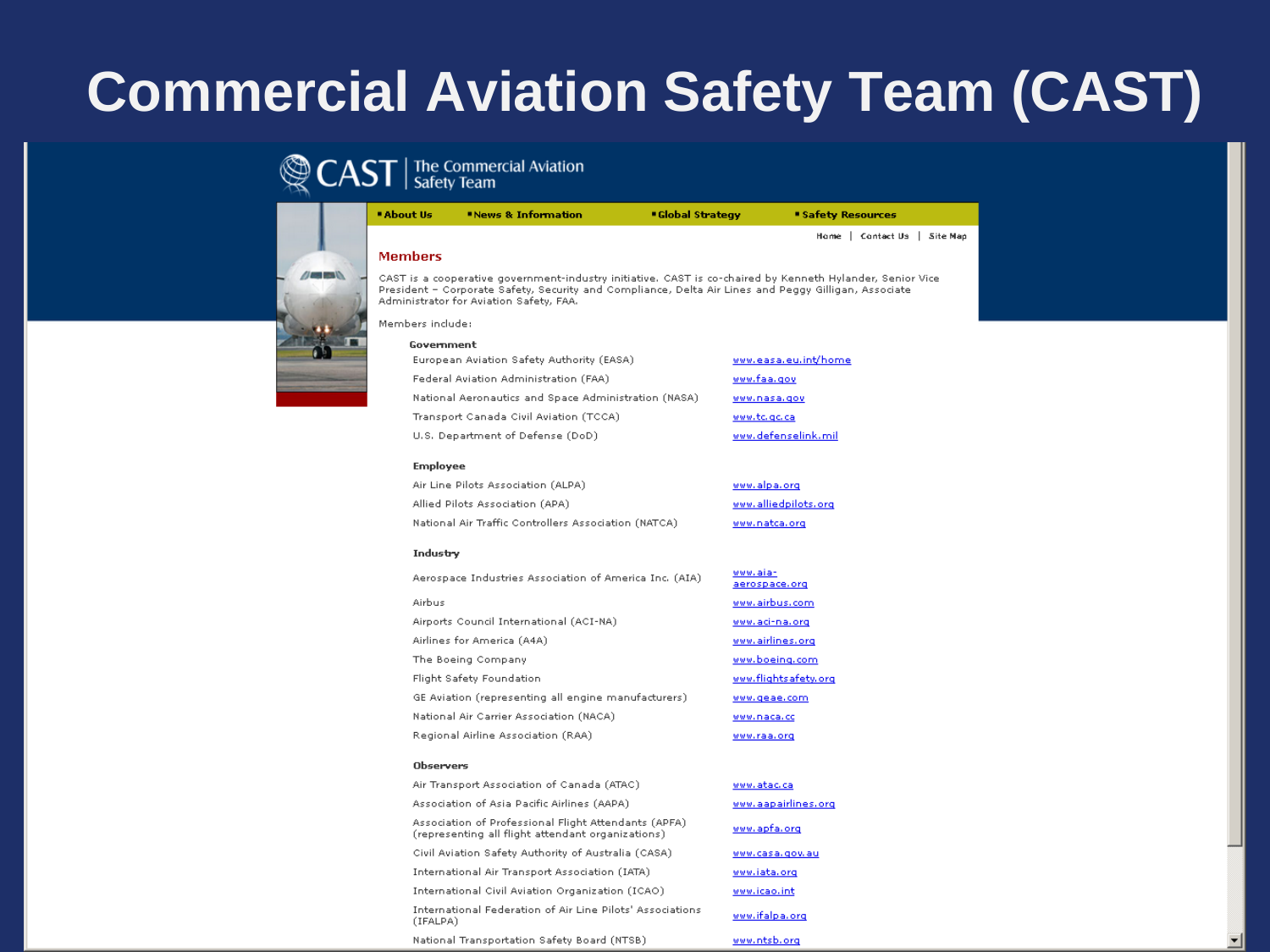## **Structure**

**CAST Member Meetings (High Level) Establishes Tasks and Outcomes**

**JIMDAT- Joint Implementation Measurement Data Analysis Team (Working Level)**

**Conducts activities to accomplish identified tasks and outcomes.**

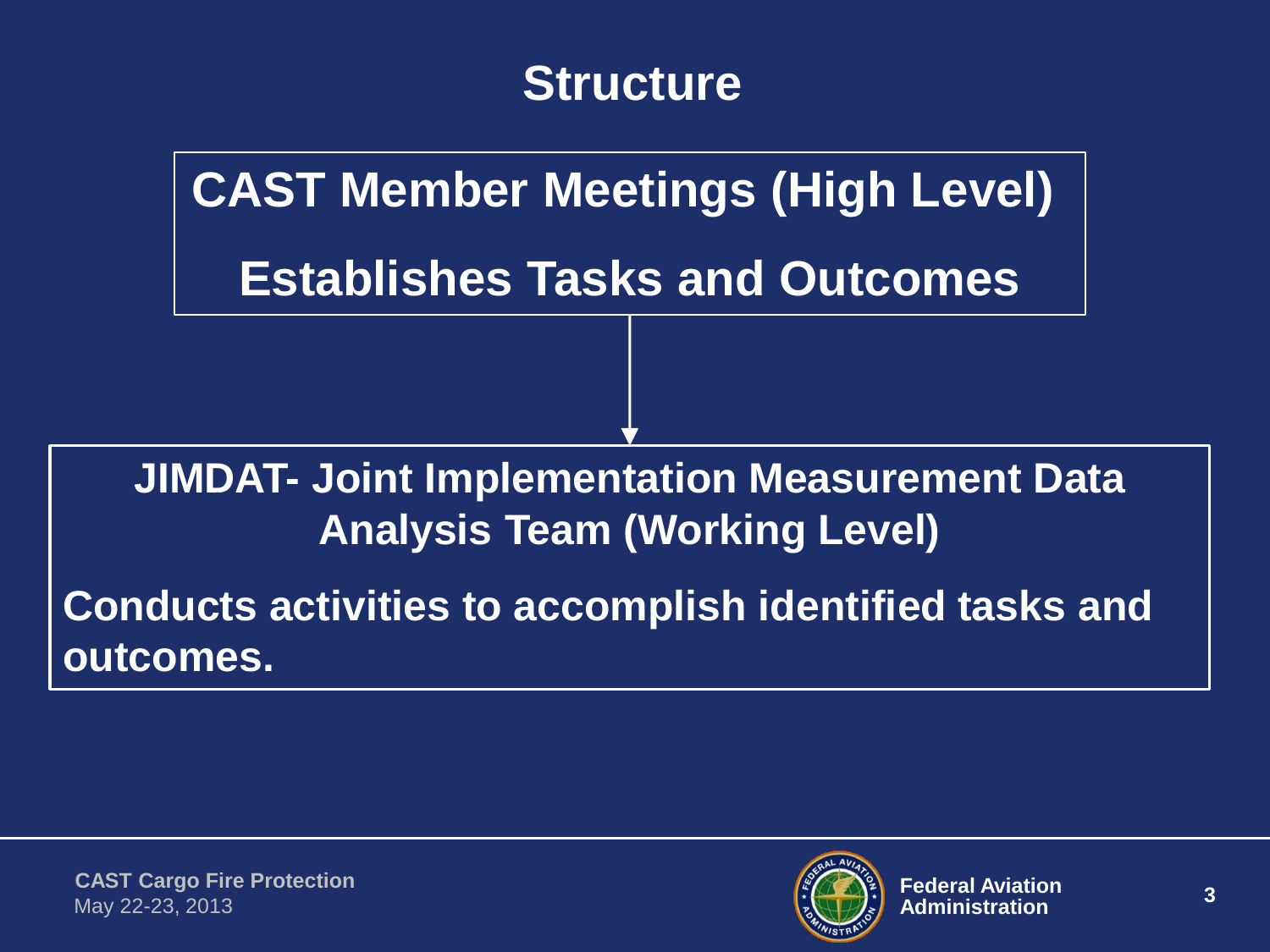#### **Safety Enhancement 127**

### **Cargo: Fire Containment**

**This SE reduces cargo fires through new or revised standards for the construction of standardized and improved cargo containers that include fire-suppression or fire-containment systems.**

#### **Status: Underway**

**This SE led to the development of draft SAE AS6453 and ISO/CD 14186 standards for Fire Containment Covers (FCCs). These standards are very close to finalization.**

**It also led to the recently initiated ISO development of a draft standard for Fire Resistant Containers (FRCs). SAE will also develop a FRC standard.** 

**The goal is for both the SAE and ISO FCC and FRC standards to be effectively identical.**